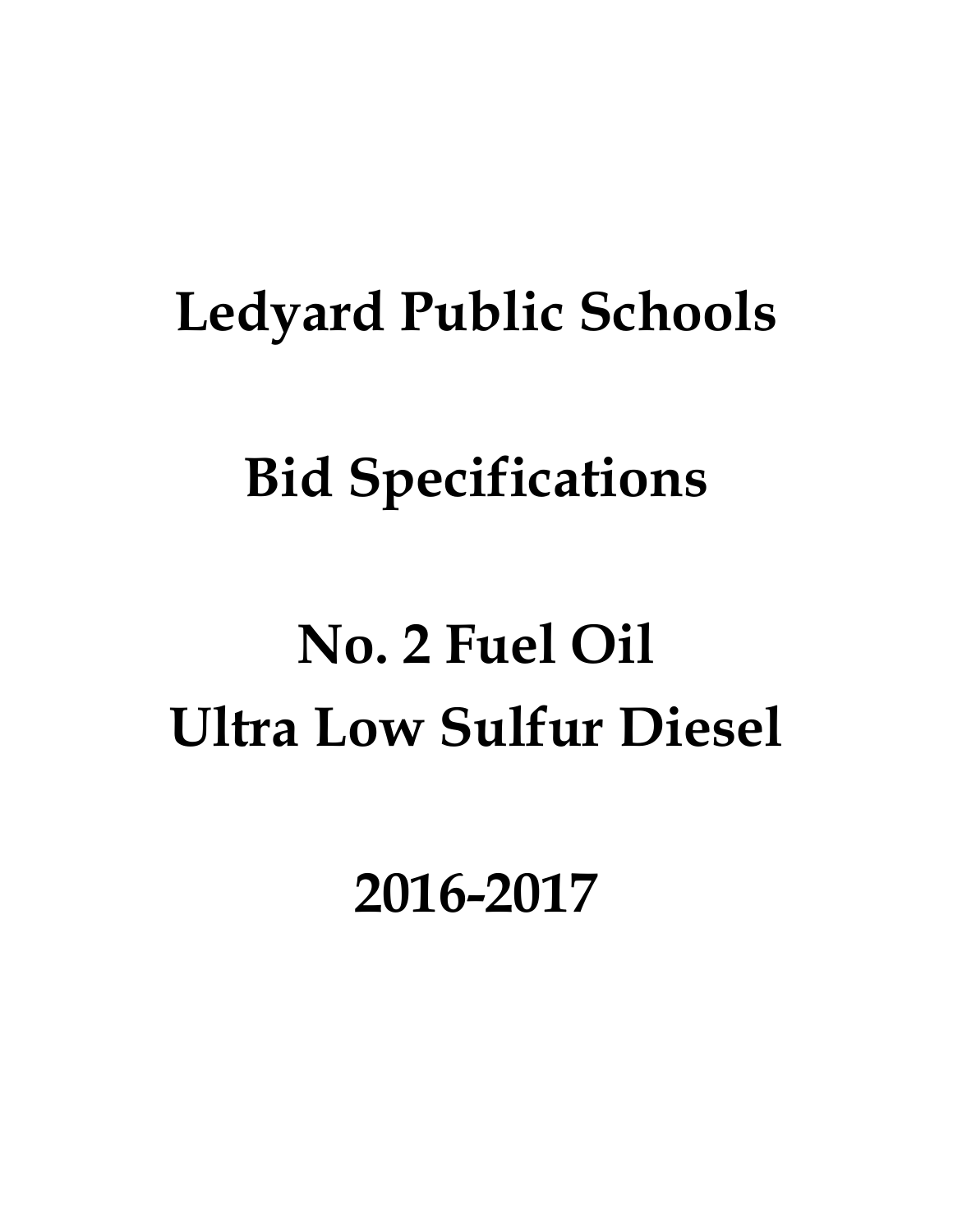#### **I. INTENT**

Ledyard Public Schools requests bids for the procurement of **"No. 2 Fuel Oil/Ultra Low Sulfur Diesel"**. Bids must be clearly marked **"No. 2 Fuel Oil/Ultra Low Sulfur Diesel"** on the outside of a sealed envelope and returned to Jason Lathrop, Business Manager, 4 Blonder Blvd, Ledyard CT 06339 **no later than Thursday, March 10, 2016. Bids will be opened and read at 2:00 PM at the above address**.

All bids received by the prescribed time and submitted in the appropriate fashion will be opened and read in public. **Late bids and facsimiles will not be accepted.**

#### **II. CONTRACT PERIOD**

The contract commences on July 1, 2016 and terminates on June 30, 2017.

#### **III. SUBMISSION OF BIDS**

All proposals must be submitted on forms provided including: 1) Bid Proposal, 2) Non-Collusive Bid Statement, 3) Indemnification and Save Harmless Agreement and 4) Statement of Employment Policy. All forms must be properly and completely filled out. An authorized principal or agent of the bidder must sign all forms. Any modifications, which a bidder submits, must be on a separate attachment, identified properly as such, and signed by an authorized principal or agent of the bidder.

Bid Clarifications: Should any prospective bidder desire clarification or interpretation of any item in general conditions and specifications, such request must be made in writing to Jason Lathrop, Business Manager, 4 Blonder Blvd, Ledyard CT 06339 who will supply a response in writing. Ledyard Public Schools will not be held responsible for and hereby disclaims any alleged oral instructions of contract interpretations given to bidders.

Ledyard Public Schools may make such investigations, as it deems necessary to determine the ability, qualifications, and experience of the bidder to perform. The bidder shall furnish to Ledyard Public Schools all such information and data for this purpose as Ledyard Public Schools may request.

#### **IV. BID AWARD**

Ledyard Public Schools reserves the right to reject any and all bids; to award the bid to other than the lower bidder(s) if it is judged to be in the best interest of Ledyard Public Schools. No bidder may withdraw his bid for a period of 10 days from the date of the bid opening.

Award notification will be confirmed by telephone and followed up in writing with the lowest responsible bidder on any day **within 10 days of the bid opening**.

#### **V. QUANTITY**

Ledyard Public Schools - 50,000 gallons of No. 2 Fuel Oil

56,000 gallons – Ultra Low Sulfur Diesel Fuel

#### **VI. BID PRICES**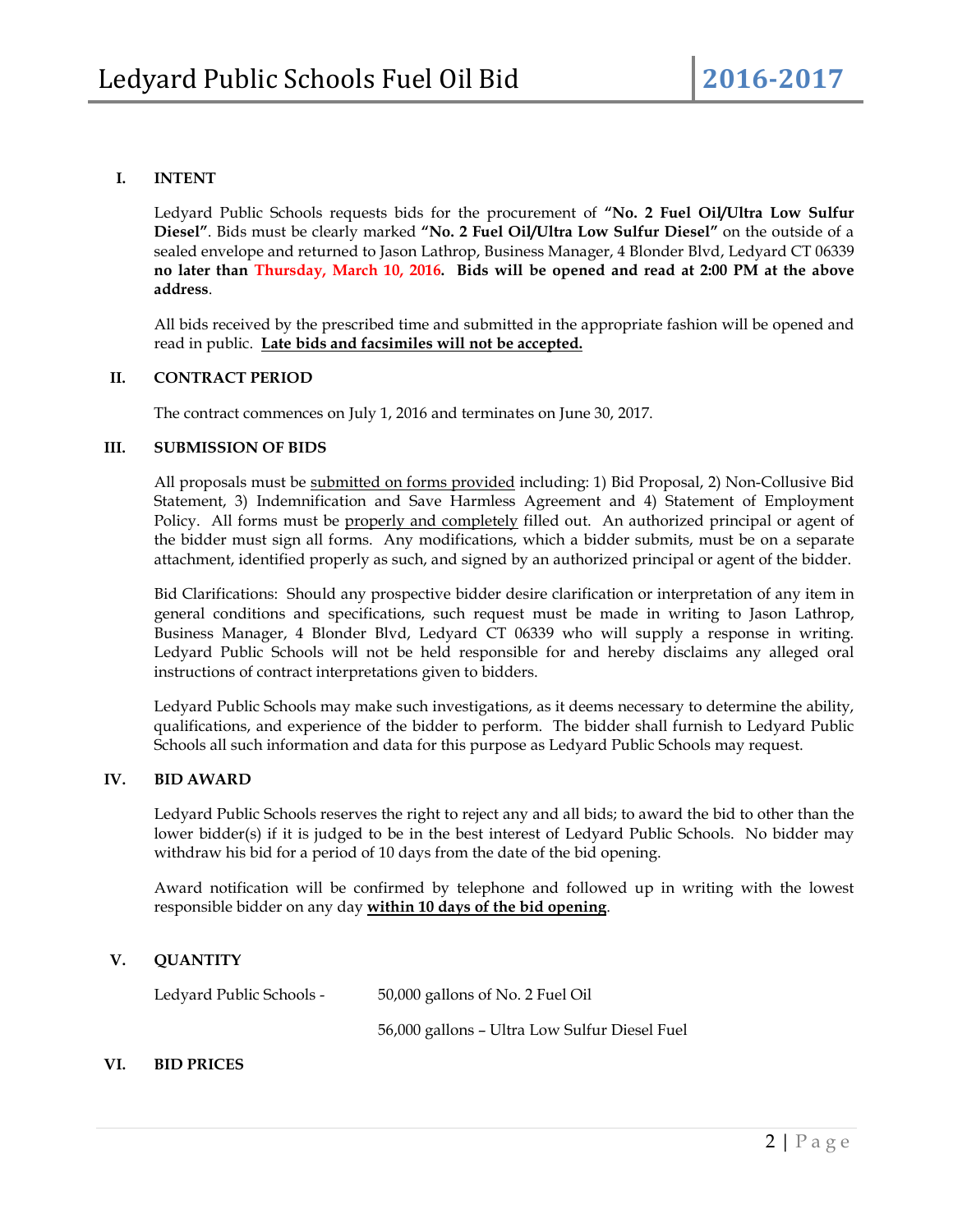#### **Bid prices shall not include either Federal or State taxes. Moreover, bid prices shall not include the Connecticut Gross Receipts Tax, if applicable.**

The bidder agrees to purchase contracts guaranteeing future delivery of the required amount of fuel oil at the price agreed upon in this contract.

#### **VII. BILLING**

Bills should be forwarded directly to Ledyard Public Schools, 4 Blonder Blvd, Ledyard CT 06339. **A copy of the signed metered delivery ticket must accompany all bills.**

#### **VIII. DELIVERY**

The successful Bidder shall be in contact with Ledyard Public Schools as to the delivery location and the quantity required in periodic deliveries. It shall be the responsibility of the Bidder to insure the uninterrupted supply of fuel.

It is the responsibility of the supplier to see that an adequate supply of No. 2 Fuel Oil and Ultra Low Sulfur Diesel (no less than 25% of capacity) is in each tank at all times. **IMMEDIATE DELIVERY (SAME DAY) IS EXPECTED UPON NOTIFICATION OF INADEQUATE SUPPLY**.

No part of this contract may be subcontracted without the written permission of Ledyard Public Schools. The delivery of the No. 2 Fuel Oil / Ultra Low Sulfur Diesel Fuel Oil shall be made, but not limited to, the properties listed in *Appendix A*

#### **IX. SPILLAGE**

Any spillage at the time of delivery will be the responsibility of the Bidder and any costs to repair resultant damages or any penalties assessed against Ledyard Public Schools, or parties thereto, because of pollution resulting from such spillage shall be borne by the Bidder.

#### **X. STANDARD FUEL OIL SPECIFICATIONS**

All fuel oil specified herein and delivered under these requirements shall be hydrocarbon oil that in all instances will meet or exceed the A.S.T.M. designation D396-86 for No. 2 fuel oil and A.S.T.M designation D975-No. 2-D S15 for Ultra Low Sulfur Diesel Fuel. Additionally, all fuel oil referred to herein is to be free of acid, grit, metal particles or any foreign matter that could clog, injure, cause damage to or breakdown burners, valves, fittings, fuel lines and/or pumps associated with the supply and production of the heat or horsepower when using the fuel oils specified.

#### **XI. MATERIAL SAFETY DATA SHEET**

A Material Safety Data Sheet for the No 2 Fuel Oil and Ultra Low Sulfur Diesel Fuel must be provided to Ledyard Public Schools to comply with OSHA regulations, upon award of bid.

#### **XII. PERFORMANCE BOND**

The successful Bidder shall be required to furnish to Ledyard Public Schools a Performance Bond within thirty (30) days of notification of award in the amount of 50% of the rate per gallon times the estimated volume. The cost of the Performance Bond is to be paid for by the successful bidder.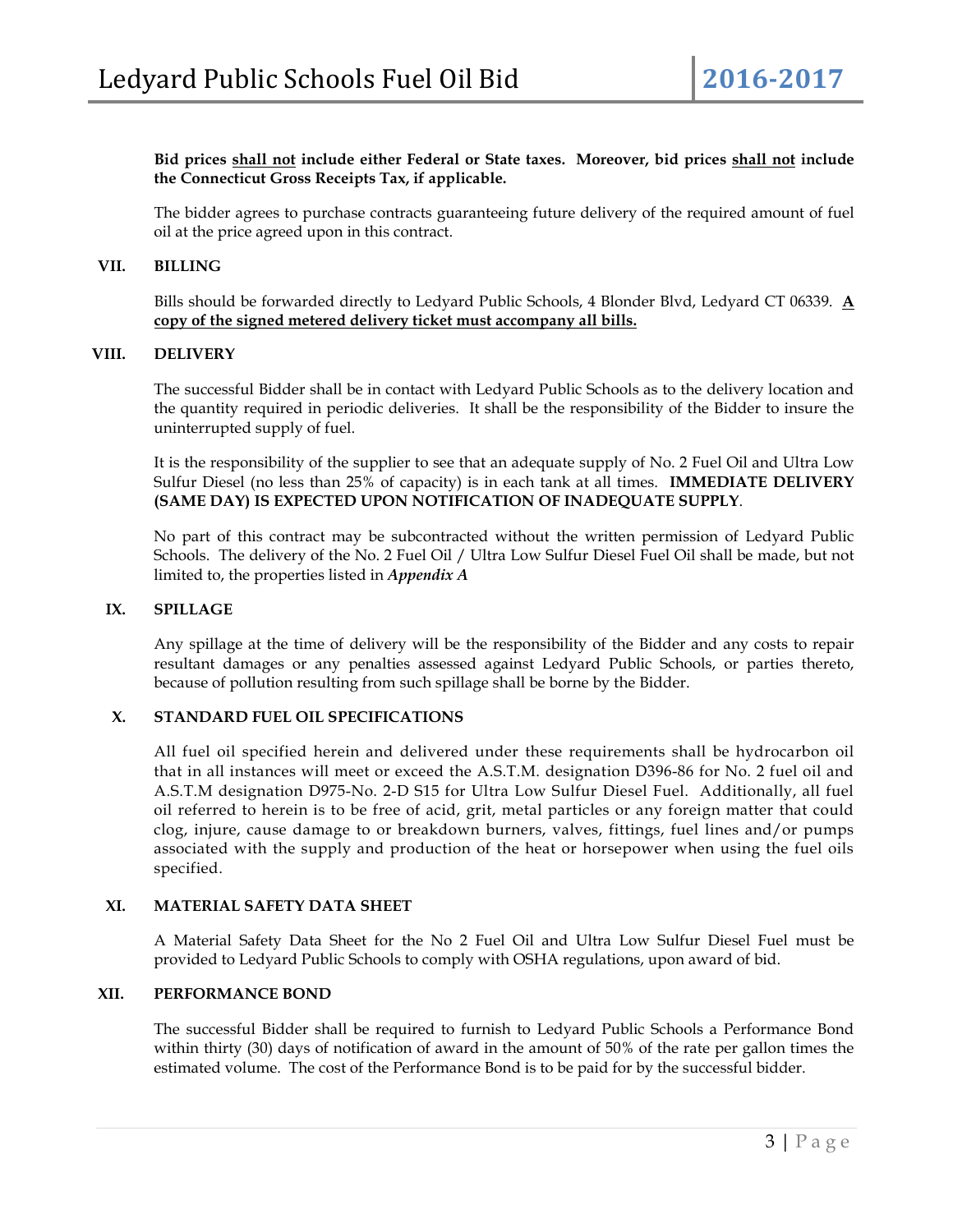#### **XIII. INSURANCE**

The successful Bidder shall be required to furnish to Ledyard Public Schools a certificate of insurance within thirty (30) days of notification of award. Any changes in insurance coverage will require thirty (30) days' notice to Ledyard Public Schools. Insurance coverage must include Ledyard Public Schools as an additional insured. The required insurance coverage is:

Comprehensive form General Liability including premises/operations, underground explosion and collapse hazard, oil spills, completed products/operations, contractual independent contractors, broad form property damage, and personal injury.

Limits of Liability shall combine bodily injury and property damage: \$1,000,000; each occurrence. \$2,000,000; aggregate.

Automobile Liability including owned vehicles, hired vehicles, and non-owned vehicles. Limits of liability shall combine bodily injury and property damage: \$1,000,000; each occurrence. \$2,000,000 aggregate.

Excess Liability-Umbrella Form. Limits of Liability shall combine bodily injury and property damage: \$1,000,000; each occurrence. \$2,000,000; aggregate.

Worker's Compensation Insurance. Limit of Liability shall be the statutory limit of: \$1,000,000 each accident.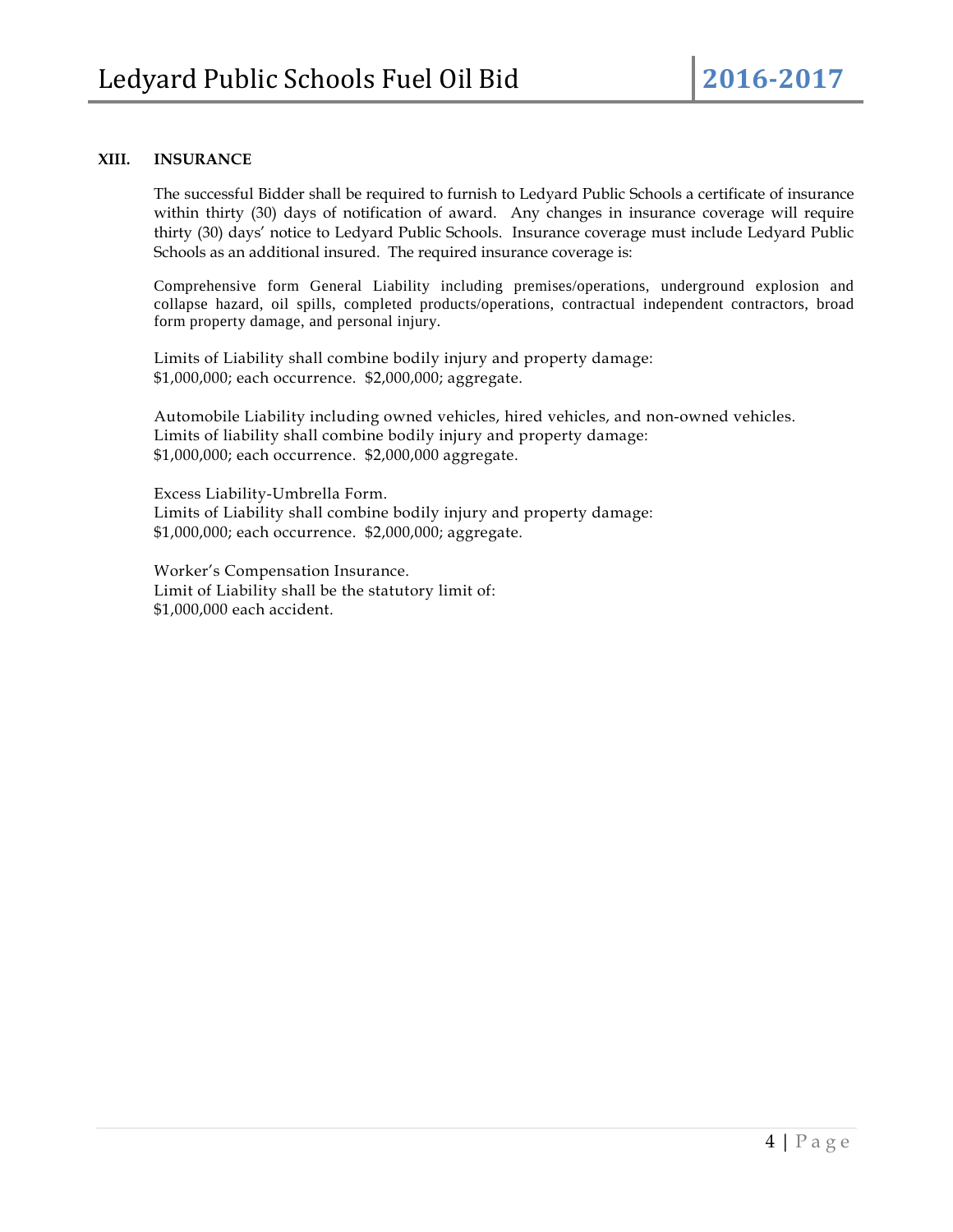# **BID PRICING**

|                                                 | No 2. Fuel Oil | <b>Ultra Low Sulfur Diesel</b> |
|-------------------------------------------------|----------------|--------------------------------|
| Bid Price <sup>1</sup> :                        |                |                                |
| Fixed Markup:                                   |                |                                |
| Price Per Gallon Without Tax:                   |                |                                |
| National Oil Heat Research Alliance Assessment: |                |                                |
| Leaking Underground Storage Tank Tax:           |                |                                |
| Oil Spill Recovery Fee:                         |                |                                |
| Other Tax <sup>2</sup> :                        |                |                                |
| TOTAL with Taxes and Fees Per Gallon:           |                |                                |

1. Based upon Heating Oil Contract(s) as traded on the New York Mercantile Exchange.

2. Please Define.

The bid price will be based on the cost of fuel as of the close of trade on the New York Mercantile Exchange the day prior to the day of the bid opening.

The undersigned hereby offers to supply 50,000 gallons of No. 2 Fuel Oil and 56,000 gallons of Ultra Low Sulfur Diesel Fuel for Ledyard Public Schools during the period specified.

The undersigned further certifies that he/she is aware that Ledyard Public Schools may reject any or all bids. Bidder has not included any State or Federal taxes for which Ledyard Public Schools are not liable and is making this bid without collusion with any other person, individual or cooperation.

The undersigned has read the entire bid specifications, and by bidding, fully and completely accepts all the terms and conditions stated in the bid specifications.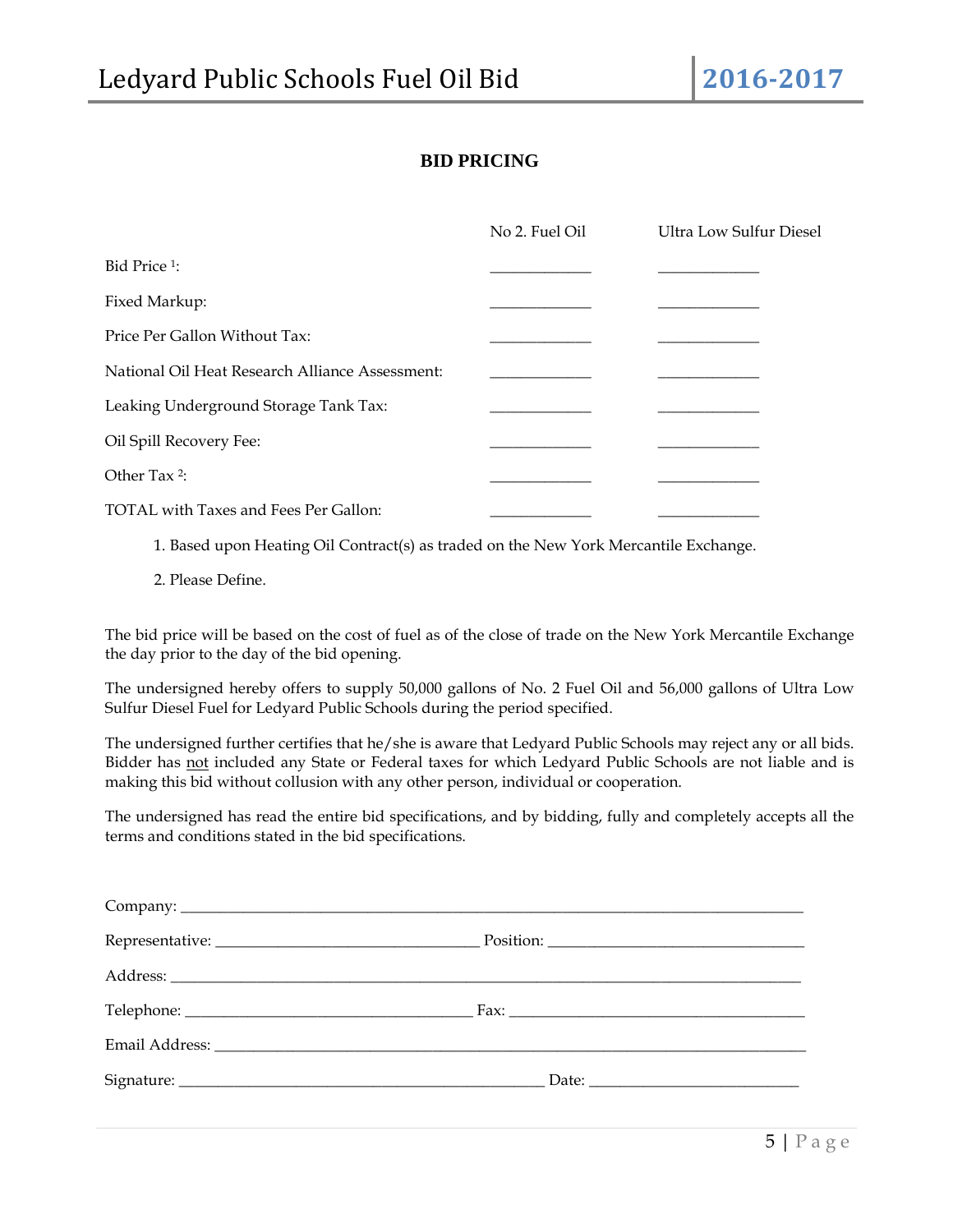## **REFERENCES**

List two (2) references in which your company delivers annually an amount of No. 2 Fuel Oil and/or Ultra Low Sulfur Diesel Fuel of no less than the total gallons reflected in this bid:

| 1.        |               |  |
|-----------|---------------|--|
| (Company) | (Name)        |  |
| (Address) | (Telephone #) |  |
| 2.        |               |  |
| (Company) | (Name)        |  |
| (Address) | (Telephone #) |  |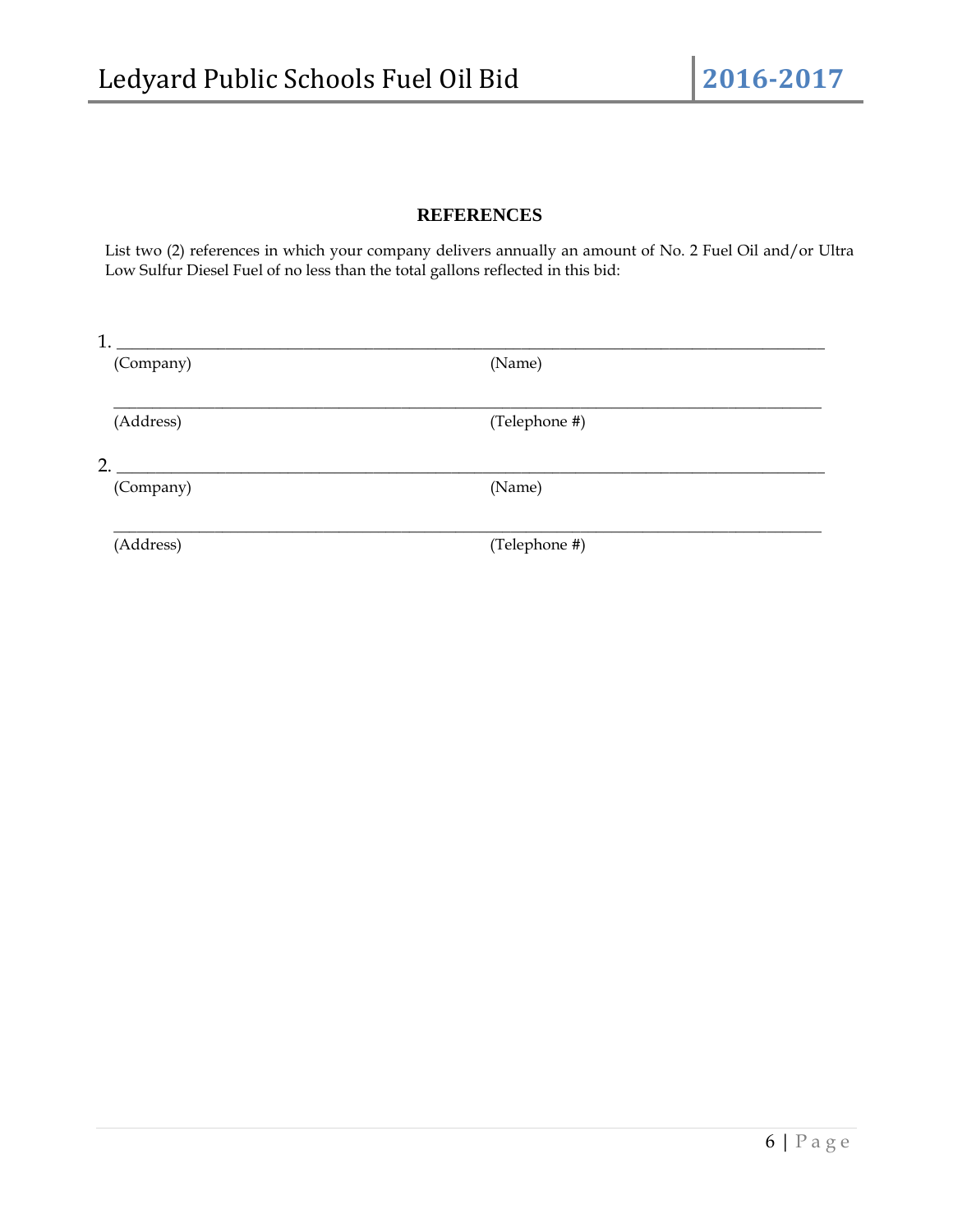## **STATEMENT OF EMPLOYMENT POLICY**

The Board of Education of the Town of Ledyard, Connecticut is an Equal Opportunity Employer. The Board of Education of the Town of Ledyard have made it a matter of policy that it will not transact business with firms which are not in compliance with all Federal and State statutes and Executive Orders pertaining to nondiscrimination.

In order for the Bidder to be placed on the Board of Education of the Town of Ledyard's acceptable Vendors List and thereby be eligible for consideration as a source for goods and services, the Bidder must complete the below Affirmative Action statement.

It is the employment policy of \_\_\_\_\_\_\_\_\_\_\_\_\_\_\_\_\_\_\_\_\_\_\_\_\_\_\_\_\_\_\_\_\_\_\_\_\_\_ (this 'Firm') that there shall be no discrimination against anyone on the grounds of race, creed, national origin, sex or age, in the hiring, upgrading, demotion, recruitment, termination, and selection for training.

In addition, this Firm is in full compliance with the letter and intent of the various Equal Employment Opportunities and Civil Rights Statutes noted above.

| Company:   |  |
|------------|--|
| Signature: |  |
| Title:     |  |
| Date:      |  |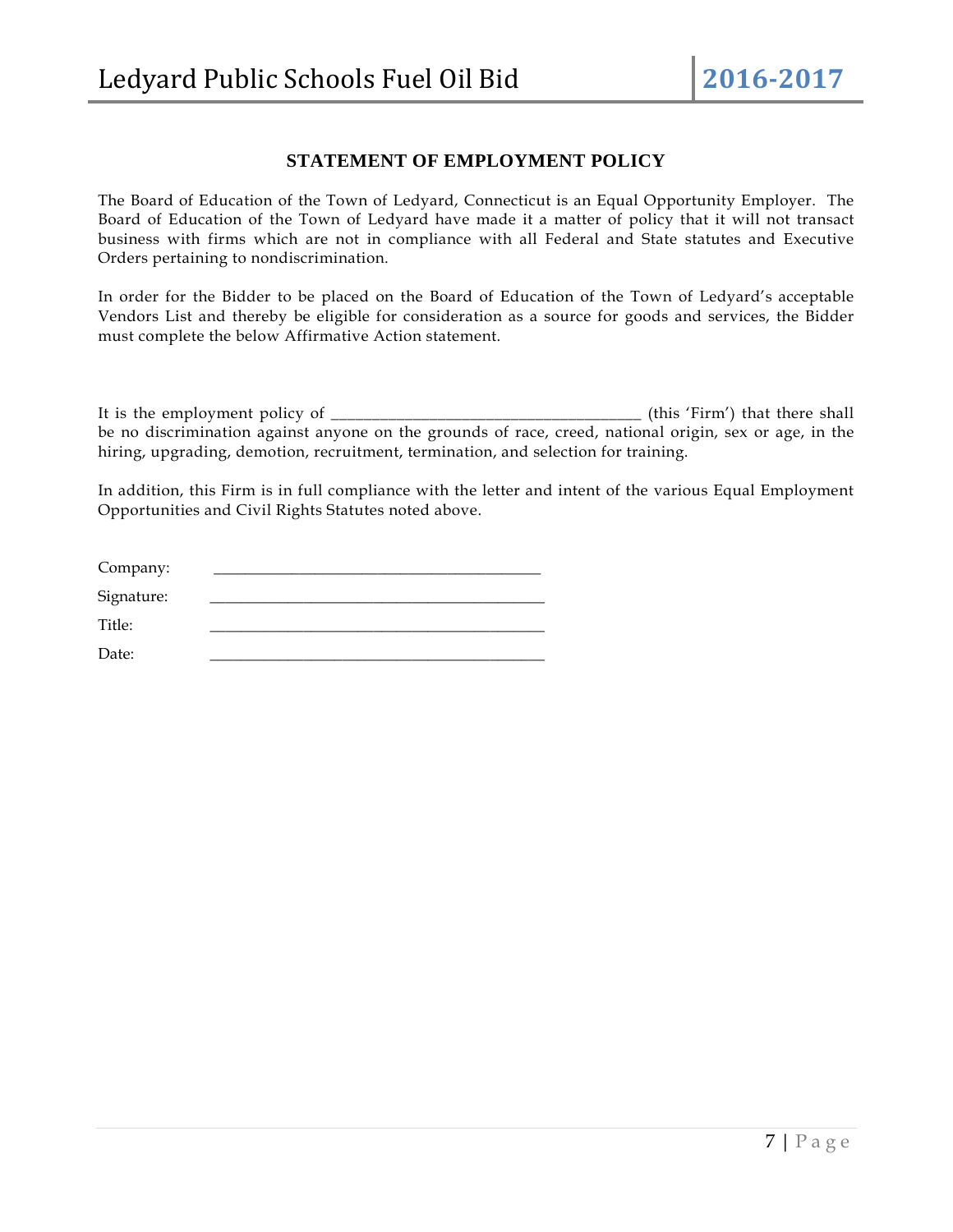## **NON-COLLUSIVE BID STATEMENT**

All bidders are required to sign a Non-collusive Bid Statement with all public bids as follows:

1. The bid has been arrived at by the bidder independently and has been submitted without collusion with, and without any agreement, understanding or planned common course of action with, any other vendor of materials, supplies, equipment, or services, described in the Invitation to Bid, designed to limit independent bidding or competition.

And

2. The contents of the bid have not been communicated by the bidder or its employees or agent to any person not an employee or agent of the bidder or its surety on any bond furnished with the bid, and will not be communicated to any such person prior to the opening of the bid.

Signature

Printed Name

**Title** 

Company

Date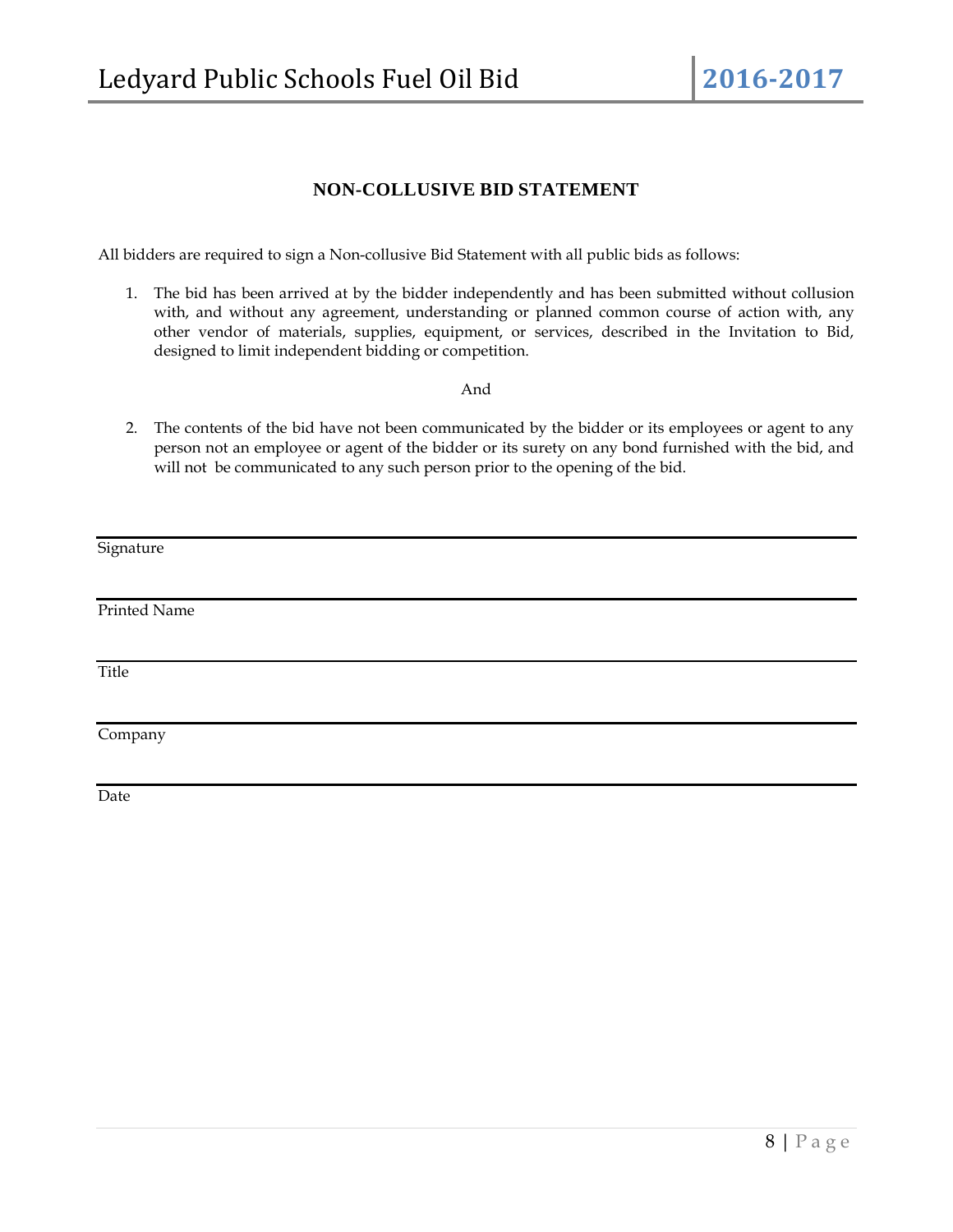# **HOLD HARMLESS AGREEMENT**

Contractor/organization agrees that it will indemnify and hold harmless the Ledyard Board of Education its respective officers, agents and employees from any loss, costs, damages, expenses, judgments and liability whatsoever kind or nature howsoever the same may be caused resulting directly or indirectly by any act or omission of the contractor, any subcontractor, anyone directly or indirectly employed by any of them or anyone for whose acts any of them may be liable resulting in bodily injury including sickness and death, personal injury or damage to property directly or indirectly, including the loss of use resulting there from as permitted by law unless and to the extent caused by the Ledyard Board of Education's willful acts.

**I/we understand the conditions set forth within this instrument and agree to provide the required certification and will hold the Ledyard Board of Education harmless as outlined in the above statement.**